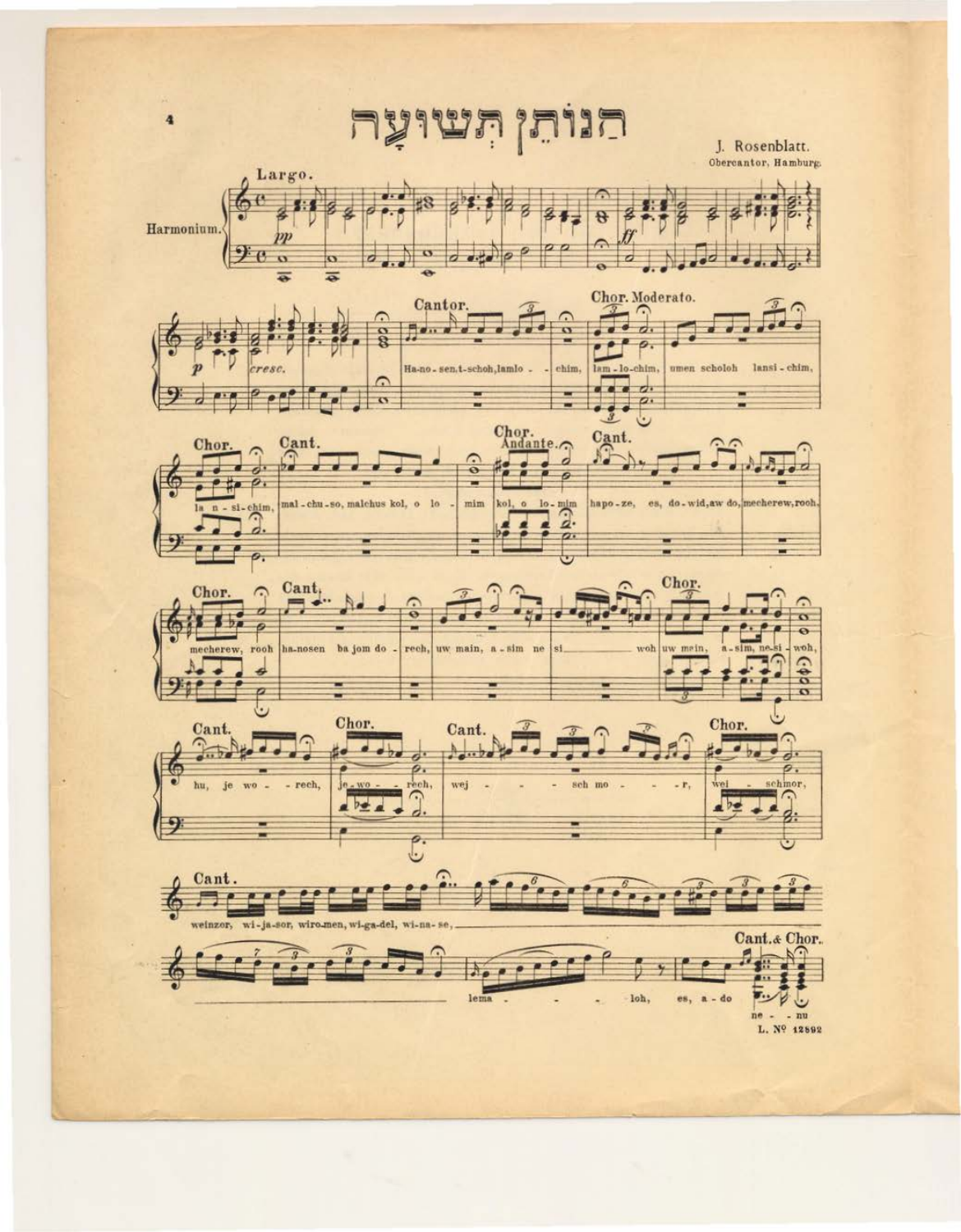

L. Nº 12892